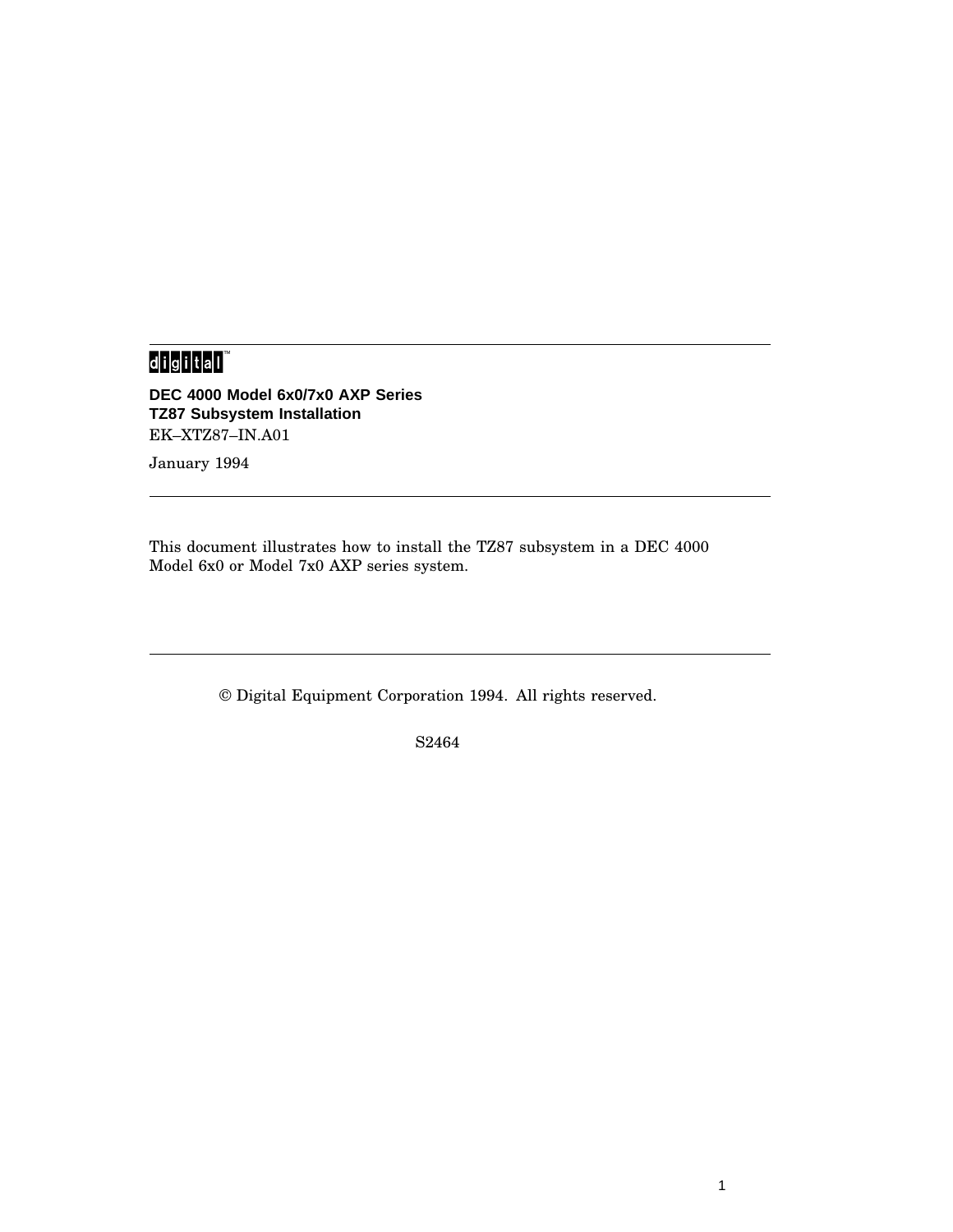# **TZ87 Tape Drive**

| <b>TZ87 Overview</b>                                       |                                                |  |
|------------------------------------------------------------|------------------------------------------------|--|
| Description<br>Cartridge type                              | Streaming tape drive<br>CompacTape III         |  |
| Capacity                                                   | 10 GB (uncompressed) 20 GB (compressed)        |  |
| Form factor                                                | $51/4$ in                                      |  |
| Media size                                                 | $1/2$ in                                       |  |
| Transfer rate                                              | 1.25 MB/s (uncompressed)                       |  |
| Temperature                                                | $10^{\circ}$ C (50°F)–40°C (104°F) (operating) |  |
| Relative humidity                                          | $20\% - 80\%$                                  |  |
| Voltage                                                    | $+5$ VDC + 5% and $+12$ VDC + 5%               |  |
| Current                                                    | $+5$ V: 2.5 A and $+12$ V: .8 A                |  |
| Power                                                      | 22.1 W maximum                                 |  |
| <b>Add-On Option Part Number</b>                           |                                                |  |
| TZ87 embedded tape drive                                   | TZ87E–MX                                       |  |
| <b>Field Service Orderable</b><br><b>Parts and Options</b> |                                                |  |
| FRUs                                                       | TK87-BA (whole unit replacement)               |  |
| CompacTape III cartridge                                   | TK85K-01                                       |  |
| CompacTape III cartridge<br>(quantity of 7)                | TK85K-07                                       |  |
| CompacTape III cartridge<br>(quantity of 1008)             | <b>TK85K-A0</b>                                |  |
| Cleaning Tape III cartridge                                | <b>TK85-HC</b>                                 |  |
| TZ87 electronic controller<br>module                       | 54-21259-01                                    |  |
| SCSI ID Select cable                                       | 17-01936-01                                    |  |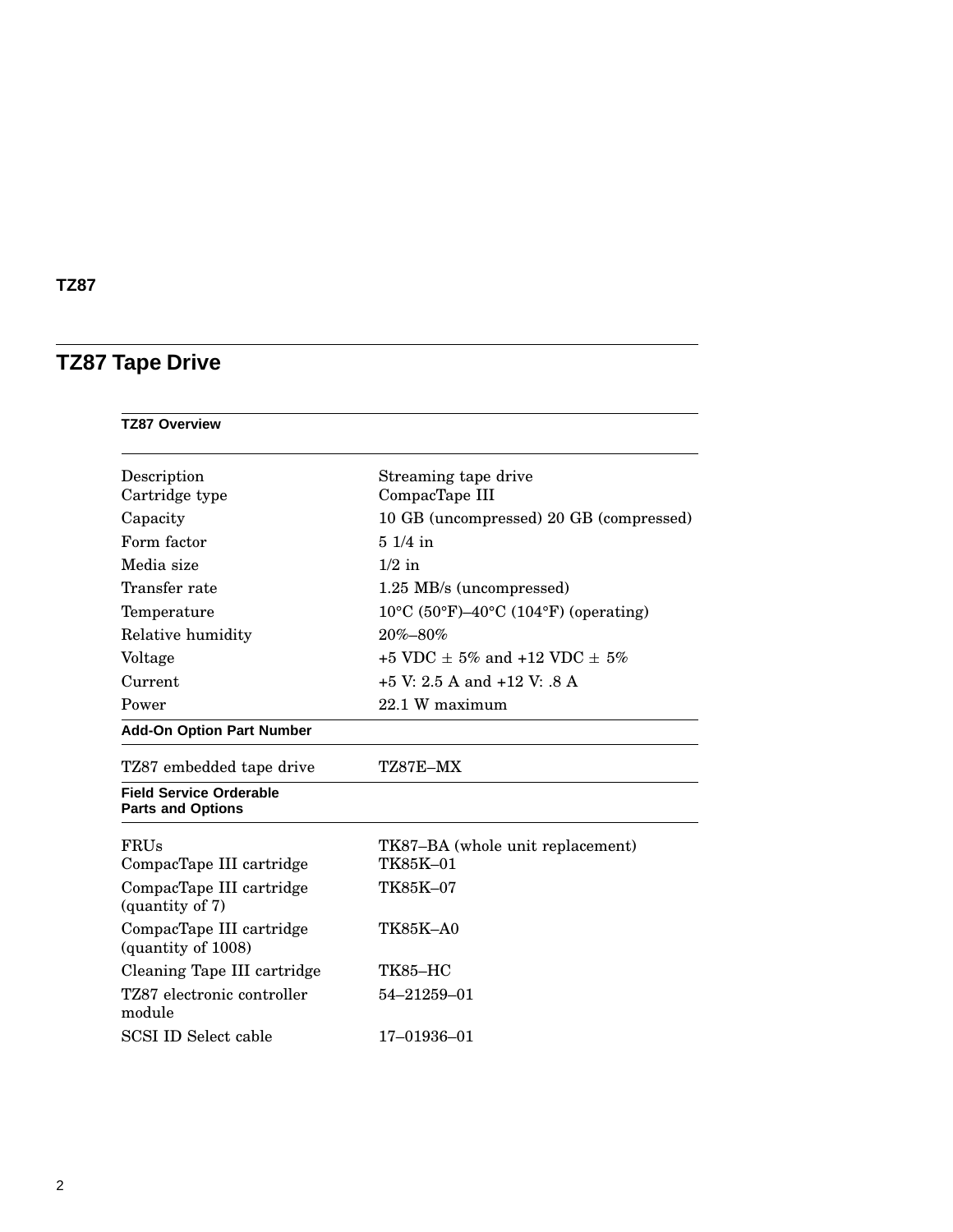| <b>Documentation</b>                         |             |  |  |
|----------------------------------------------|-------------|--|--|
| TZ87 Series Cartridge Tape<br>Subsystem      | EK-OTZ87-OM |  |  |
| Owner's Manual<br>TZ87 Tape Drive Operator's | EK-OTZ87-RC |  |  |

*Reference Card*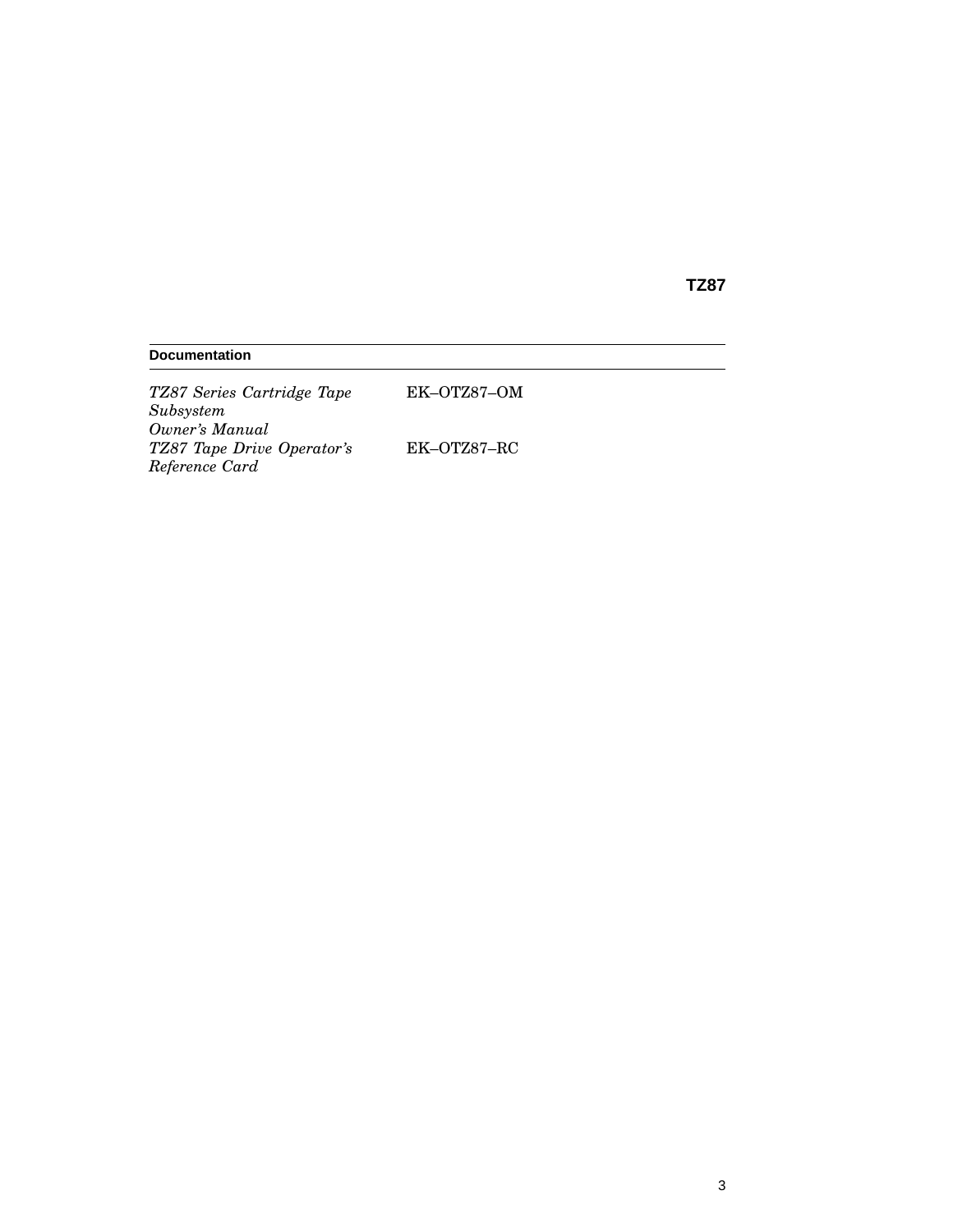

**Front**

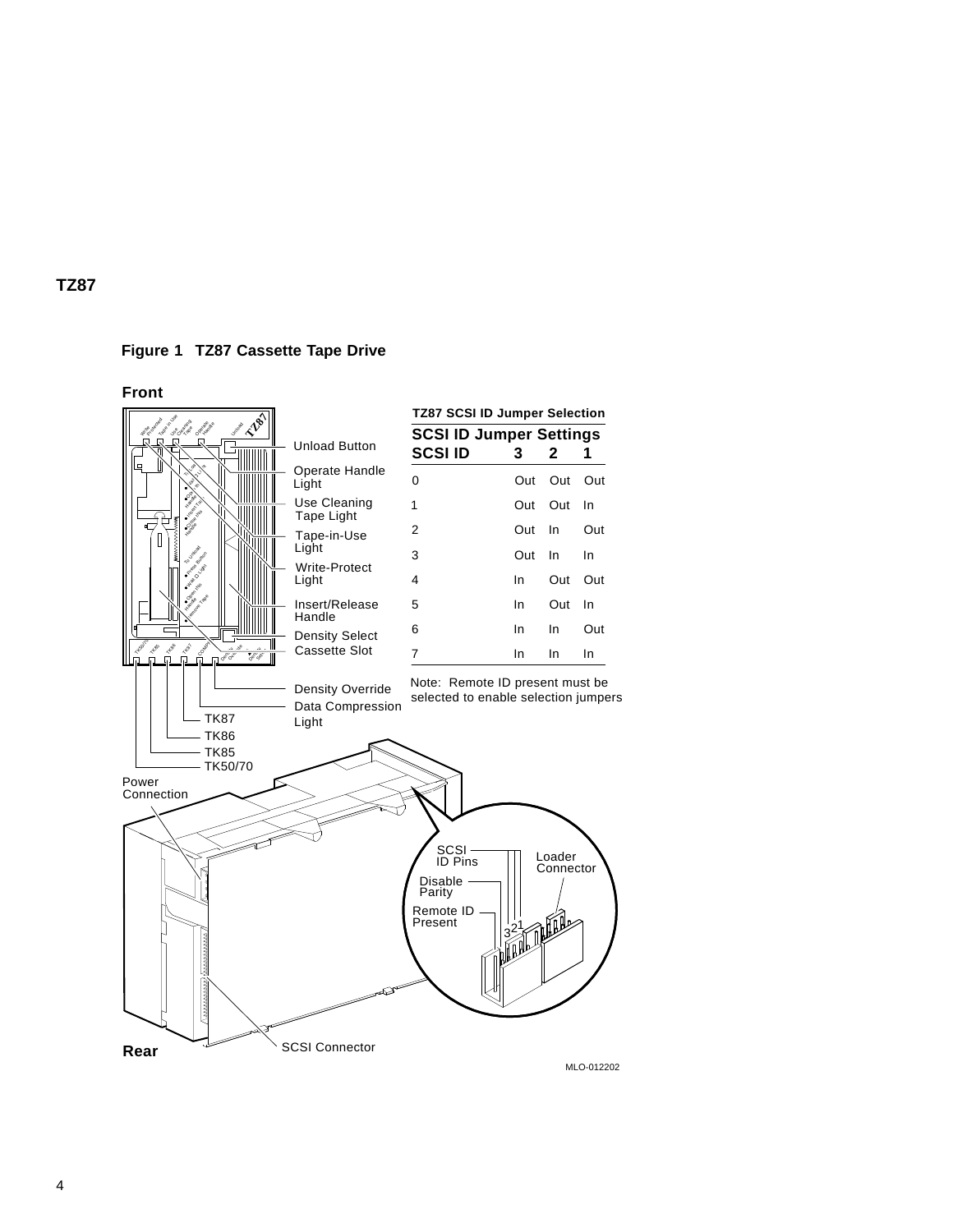| Light                                  | <b>State</b>                                                             | <b>Condition</b>                                                                                                      |
|----------------------------------------|--------------------------------------------------------------------------|-----------------------------------------------------------------------------------------------------------------------|
| Operate Handle (green)                 | 0 <sub>n</sub>                                                           | Okay to operate the cartridge<br>insert/release handle.                                                               |
|                                        | Off                                                                      | Do not operate the cartridge<br>insert/release handle.                                                                |
| Tape in Use (yellow)                   | <b>Blinks</b><br>0n                                                      | Tape is moving.<br>Tape is loaded and ready for<br>use.                                                               |
| Use Cleaning Tape<br>(yellow)          | 0 <sub>n</sub>                                                           | Drive head needs cleaning,<br>or the current data cartridge<br>is faulty.                                             |
|                                        | Remains on after you<br>unload the cleaning<br>tape.                     | Cleaning was not done.<br>Replace cleaning cartridge.                                                                 |
|                                        | After cleaning, turns<br>on again when you reload<br>the data cartridge. | Faulty data cartridge. Try<br>another cartridge.                                                                      |
|                                        | Off                                                                      | Cleaning is complete or is<br>unnecessary.                                                                            |
| Write-Protect (orange)                 | On.<br>Off                                                               | Tape is write-protected.<br>Tape is write-enabled.                                                                    |
| All indicators on one<br>side of panel | On.                                                                      | Power-on self-test is starting.                                                                                       |
|                                        | <b>Blinks</b>                                                            | An error has occurred. Press<br>the Unload button or turn<br>drive power off and then on<br>again to clear the error. |

**Table 1 TZ87 Top Side Light Summary**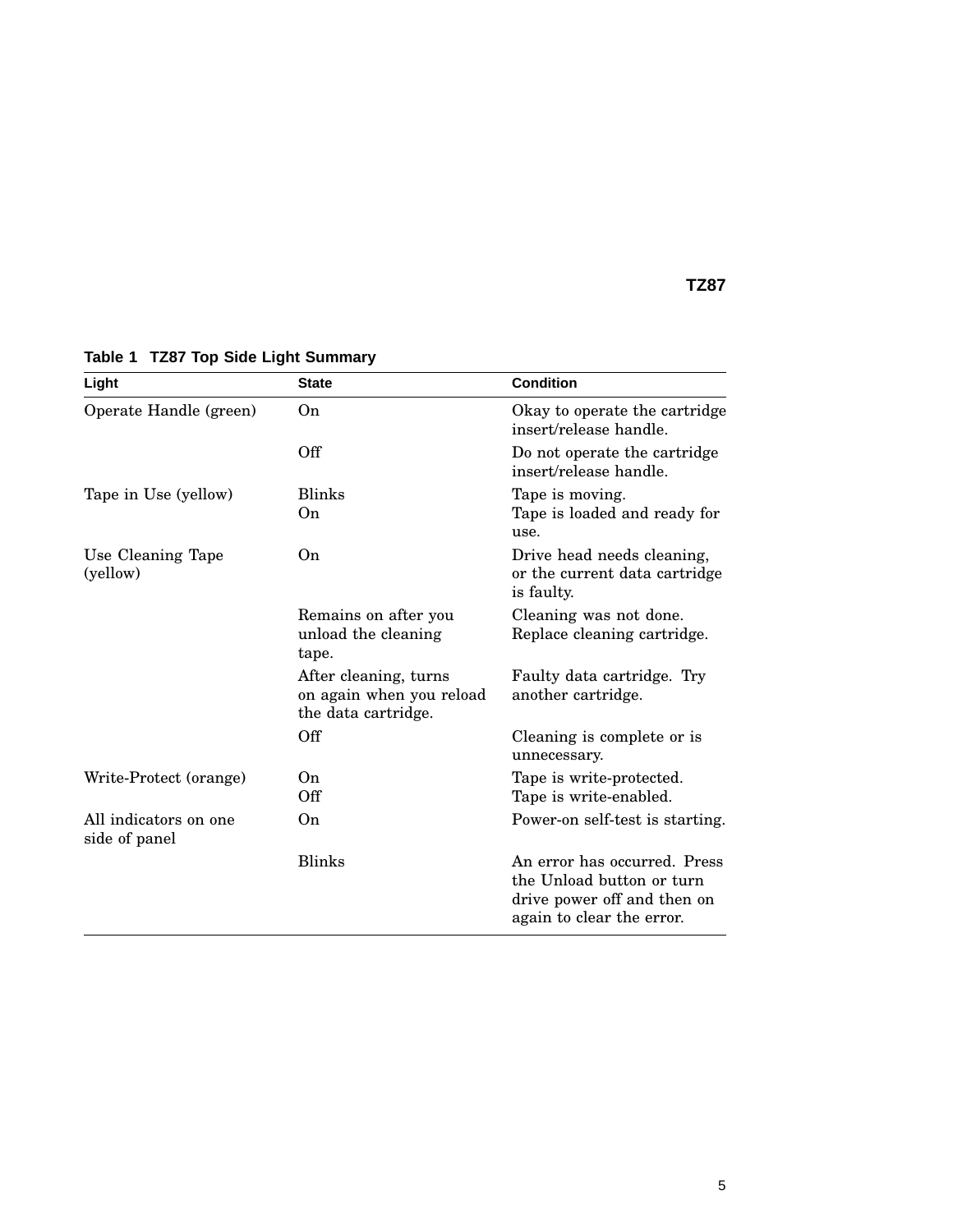| Light                   | <b>State</b>   | <b>Condition</b>                                                                                                    |
|-------------------------|----------------|---------------------------------------------------------------------------------------------------------------------|
| All lights are yellow   |                |                                                                                                                     |
| TK50/70                 | O <sub>n</sub> | Indicates tape is recorded in<br>TK50 or TK70 format.                                                               |
| <b>TK85</b>             | O <sub>n</sub> | Indicates tape is recorded in<br>TK85 format.                                                                       |
|                         | <b>Blinks</b>  | Indicates tape is recorded in<br>another density. This density<br>was selected for a write from<br>BOT <sup>1</sup> |
| <b>TK86</b>             | On             | Indicates tape is recorded in<br>TK86 format.                                                                       |
|                         | <b>Blinks</b>  | Indicates tape is recorded in<br>another density. This density<br>was selected for a write from<br>BOT <sup>1</sup> |
| TZ87                    | On (default)   | Indicates tape is recorded in<br>TZ87 format.                                                                       |
|                         | <b>Blinks</b>  | Indicates tape is recorded in<br>another density. This density<br>was selected for a write from<br>BOT <sup>1</sup> |
| Data Compression        | O <sub>n</sub> | Compression mode enabled.<br>(Compression can be done in<br>TZ87 density only.)                                     |
|                         | Off            | Compression mode disabled.                                                                                          |
| <b>Density Override</b> | O <sub>n</sub> | A density selection has been set<br>from the drive's front panel.                                                   |
|                         | Off (default)  | Density selection is under host<br>control or automatic.                                                            |
|                         | <b>Blinks</b>  | Drive is in density selection<br>mode.                                                                              |

**Table 2 Bottom Front Panel Light Summary**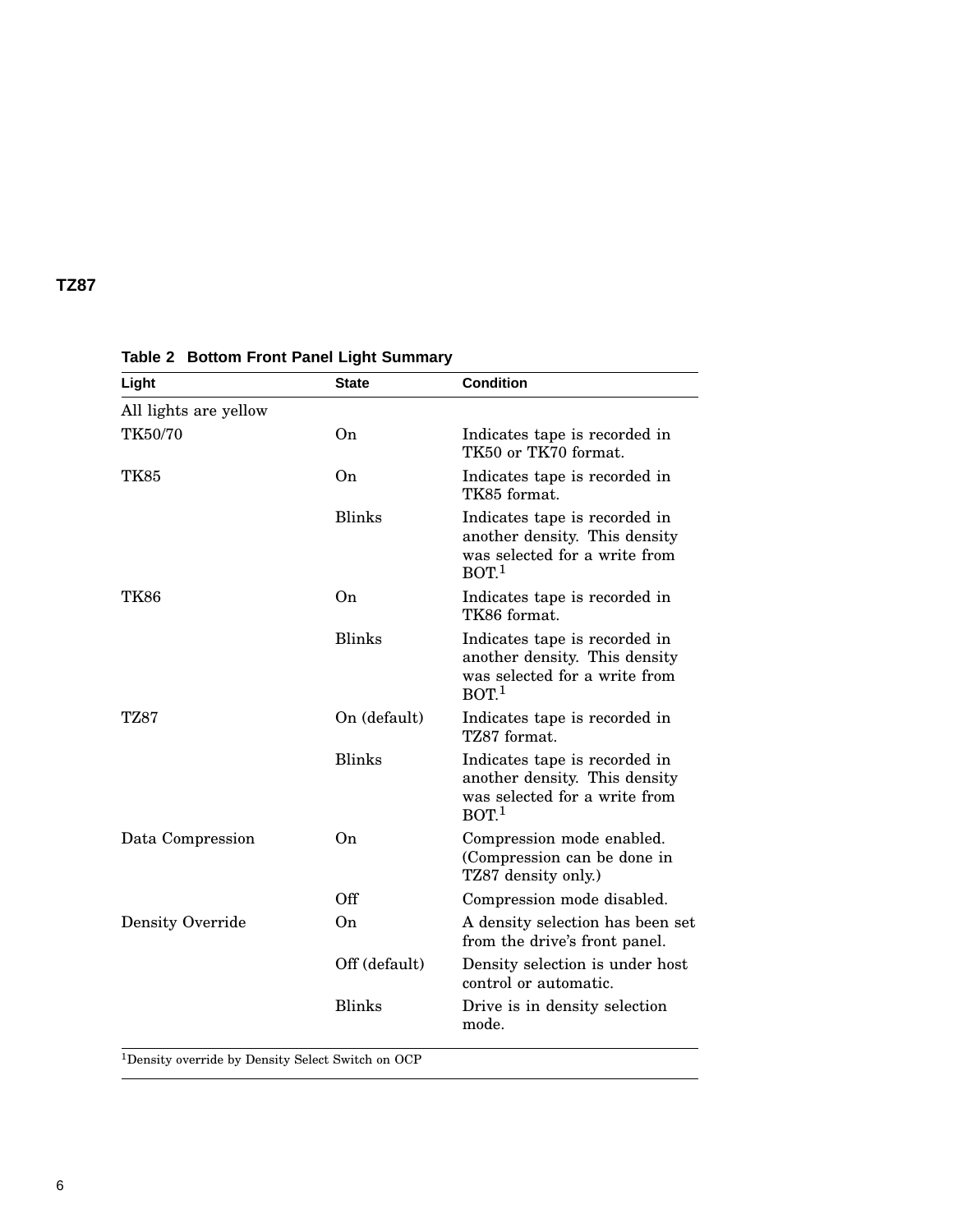

#### **Figure 2 TZ87 Installation**

**Note**

When a removable-media compartment is empty, install blank bezels to maintain maximum airflow. See Storage Tray Information in the *DEC 4000 AXP Options Guide* for part numbers and illustrations.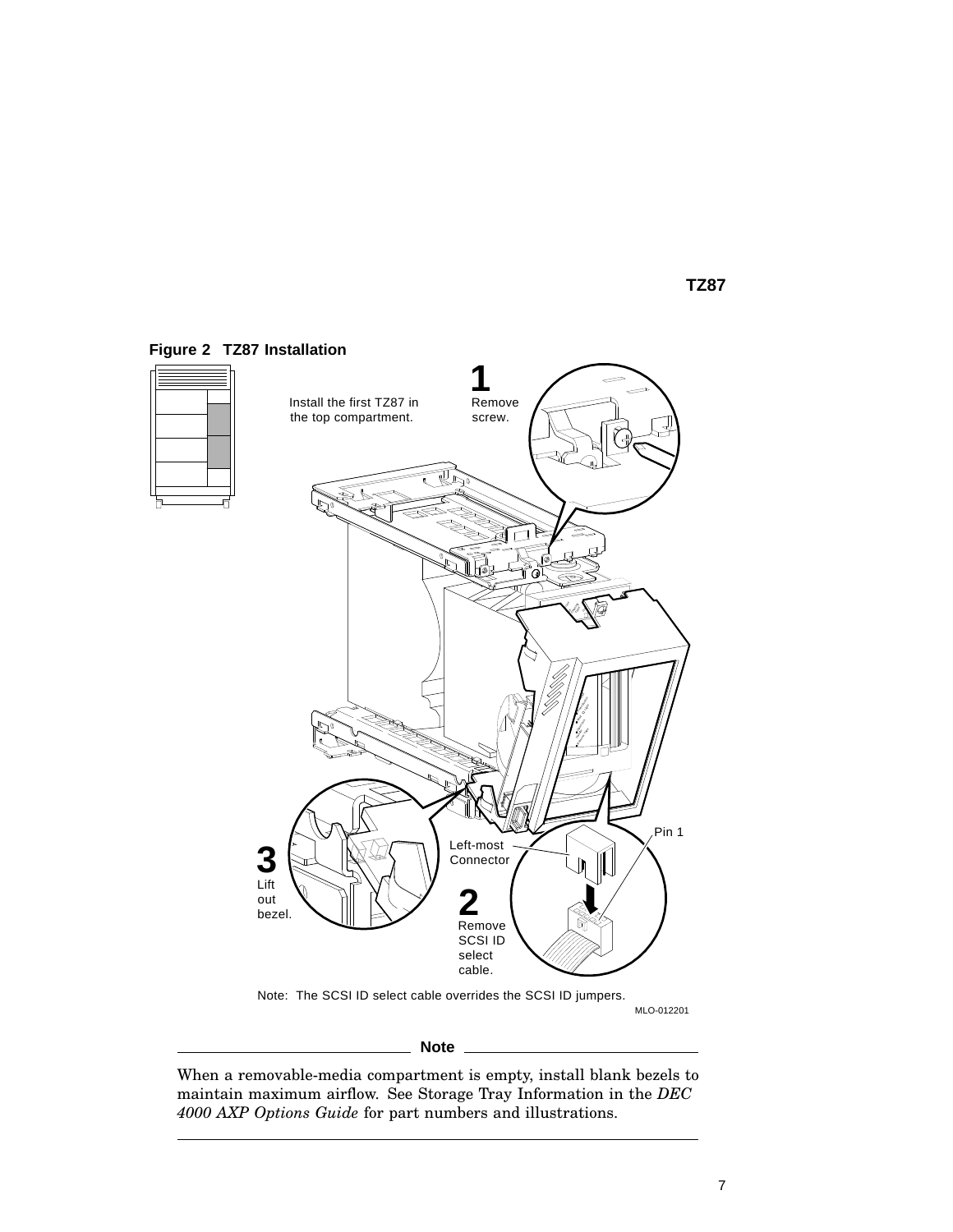

**Figure 3 Bus Continuity Card**

When either the J6 or J7 backplane connector is not used, insert the bus continuity card into those slots to maintain bus continuity. There are two bus continuity cards already installed in the backplane.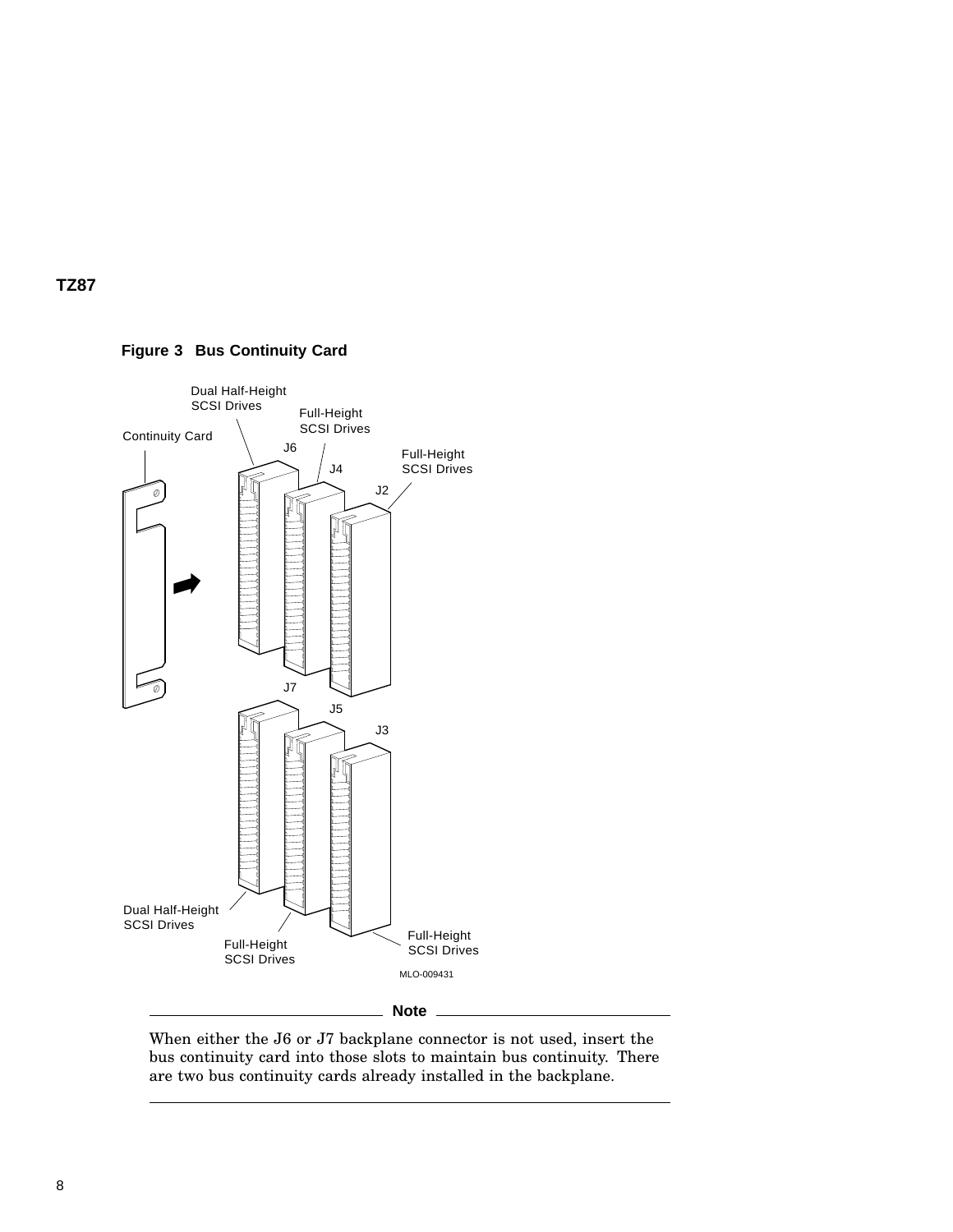**Figure 4 TZ87: Inserting a Tape**